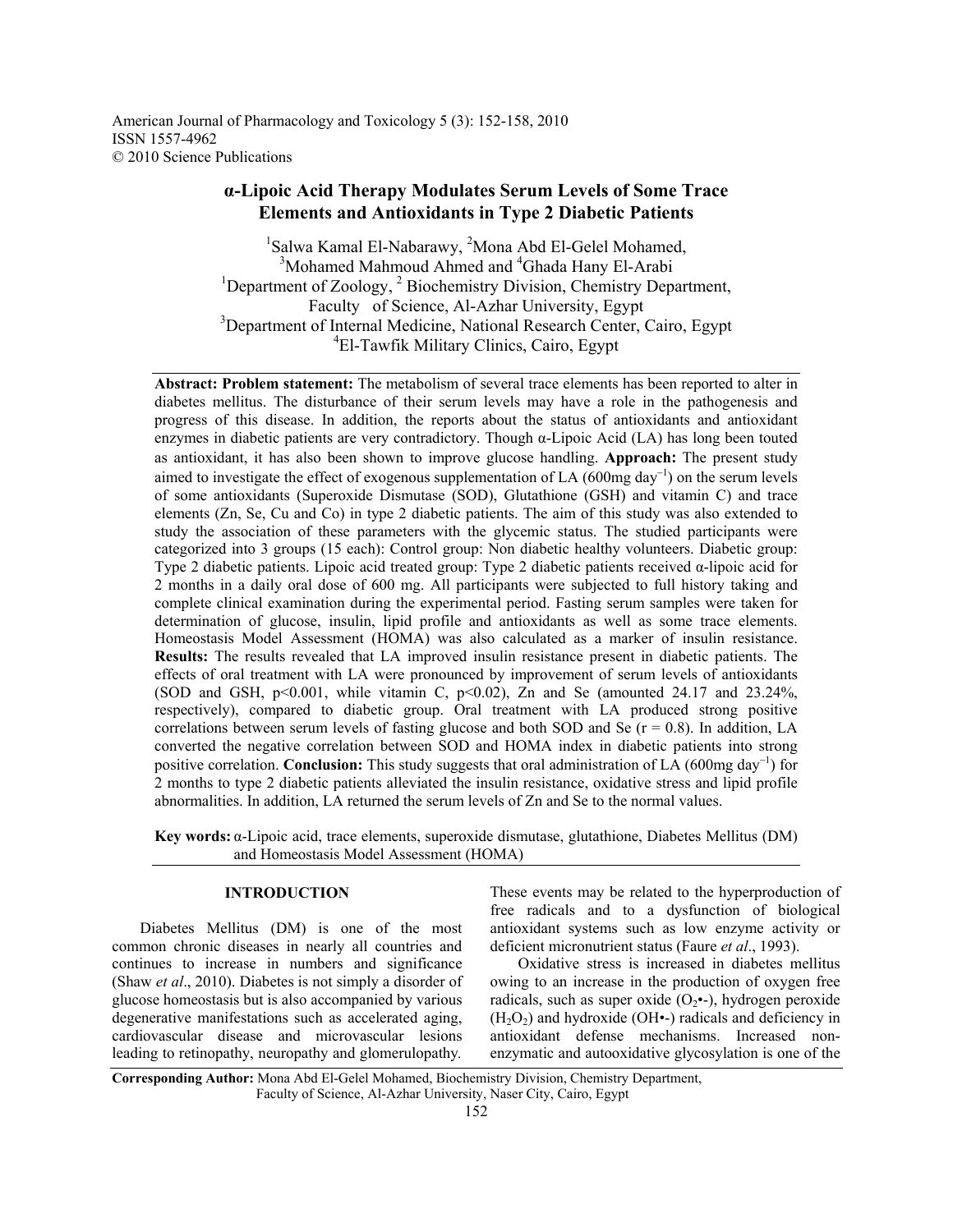possible mechanisms that contribute to the formation of free radicals and free radical-induced lipid peroxidation in diabetes mellitus (Hunt *et al*., 1990).

 The reports about the status of antioxidants and antioxidant enzymes in diabetic patients are very contradictory, both increases and decreases of antioxidant activity have been reported (Soliman, 2008).

 There is accumulating evidence that the metabolism of several trace elements is altered in DM and these nutrients might have specific roles in the pathogenesis and progress of this disease (Kamal *et al*., 2009).

 Alpha-lipoic acid (LA, thioctic acid) is synthesized in liver and other tissues, acts as a co-factor in a multienzyme dehydrogenase complex. There is growing evidence that orally supplied lipoic acid may not be used as a metabolic cofactor but instead, elicits a unique set of biochemical activities with potential pharmacotherapeutic value against a host of patho-physiologic insults. It is used clinically for treatment of diabetic neuropathy (Shay *et al*., 2009).

 While beneficial roles for LA and its reduced form (DHLA) in augmenting antioxidant defenses have been well characterized, much less is known about their potential role in modulating trace element status in vivo. The present study was undertaken to investigate the effect of exogenous supplementation of Lipoic acid on the serum levels of some trace elements (Zn, Cu, Co and Se) and some antioxidants in type 2 diabetic patients. The aim of this study also was extended to study the association of these parameters with the glycemic status.

## **MATERIALS AND METHODS**

The current study included 45 Egyptian males: 30 diabetic patients, who were attending the outpatient clinics of National Research Center, El-Dokki health insurance polyclinic, Cairo, Egypt, their ages ranged from 40-55 years  $(46.6\pm7.94)$  with Body Mass Index (BMI)  $30.02 \pm 1.85$  Kg m<sup>-2</sup>. In addition, 15 age and sex matched healthy volunteers (BMI 28.74 $\pm$ 2.43 Kg m<sup>-2</sup>) were included. Written consent was obtained from all participants who were fully informed of the purpose of the study. All participants were subjected to full history taking and complete clinical examination throughout the study which extended for 2 months.

 The diagnosis of type 2 DM was based on the criteria of the Expert Committee on the Diagnosis and Classification of Diabetes Mellitus (2002). Duration of DM ranged from 3-8 years (4.13±1.41). ALL patients were on metformin in a dose 2000 mg day<sup>-1</sup> and glimepiride in a dose of 2-3 mg day<sup>-1</sup>. Diabetic patients were not taking any medicines other than oral antidiabetic drugs. Special stress was given to vitamin, mineral supplements, thyroid hormones, estrogen, progesterone, diuretics, or antihypertensive agents. No history of any recent acute illness or clinical evidence suggestive of kidney, liver or other endocrine diseases. Patients with diabetic complications (retinopathy, symptomatic neuropathy, nephropathy and vascular diseases) were also excluded.

 The studied participants were categorized into 3 groups: Control group (Control)/comprising 15 non diabetic, age and sex matched apparently healthy volunteers. Diabetic group (Diabetic)/comprising 15 type 2 diabetic patients. Lipoic acid treated group (Diabetic + LA)/diabetic patients ( $n = 15$ ) who were convinced to receive α-lipoic acid for 2 months in a daily oral dose of 600 mg.

 From all subjects, fasting blood samples were drawn. A part of blood sample was taken on EDTA as whole blood sample and another part was taken on a plain tube without anticoagulant for separation of serum by centrifugation at 3000 rpm for 10 min.

 Serum glucose level was assayed by glucose oxidase method (Barham and Trinder, 1972). Levels of serum insulin were assayed by ELISA (Dhahir *et al*., 1992). Homeostasis Model Assessment (HOMA), which correlates positively with insulin-resistance, was calculated according to Mahfouz *et al*. (2010). Triacylglycerol (TG) was assayed by peroxidase coupled method of Jacobs and Van Denmark (1960) and High Density Lipoprotein-Cholesterol (HDL-C) by the enzymatic method after precipitation of other lipoproteins with  $MgCl<sub>2</sub>$  and dextran sulphate according to the method of Finley (1978). Low Density Lipoprotein-Cholesterol (LDL-C) was assayed by the enzymatic method after precipitation of the LDL fraction by polyvinyl sulphate according to the method of Kerscher *et al*. (1985) while Very Low Density Lipoprotein-Cholesterol (VLDL-C) was calculated according to Freidwald *et al*. (1972). Serum total superoxide dismutase activity (SOD) was determined according to the method of Maier and Chan (2002), while serum glutathione was determined by enzymatic colorimetric method described by Onyango and Khan (2006). Determination of the serum level of vitamin C was performed according to the method of Jagota and Dani (1982). Serum levels of trace elements (Zn, Cu, Co and Se) were determined by Inductively Coupled Plasma Mass Spectrometry (ICP-MS) (Agilent 7500ce, Japan).

**Statistical analysis:** All results were expressed as the mean  $\pm$  Standard Error (SE). Statistical analysis was performed with Statistical Package for the Social Science for Windows (SPSS, version 13.0, Chicago, IL, USA). Comparison of different variables in various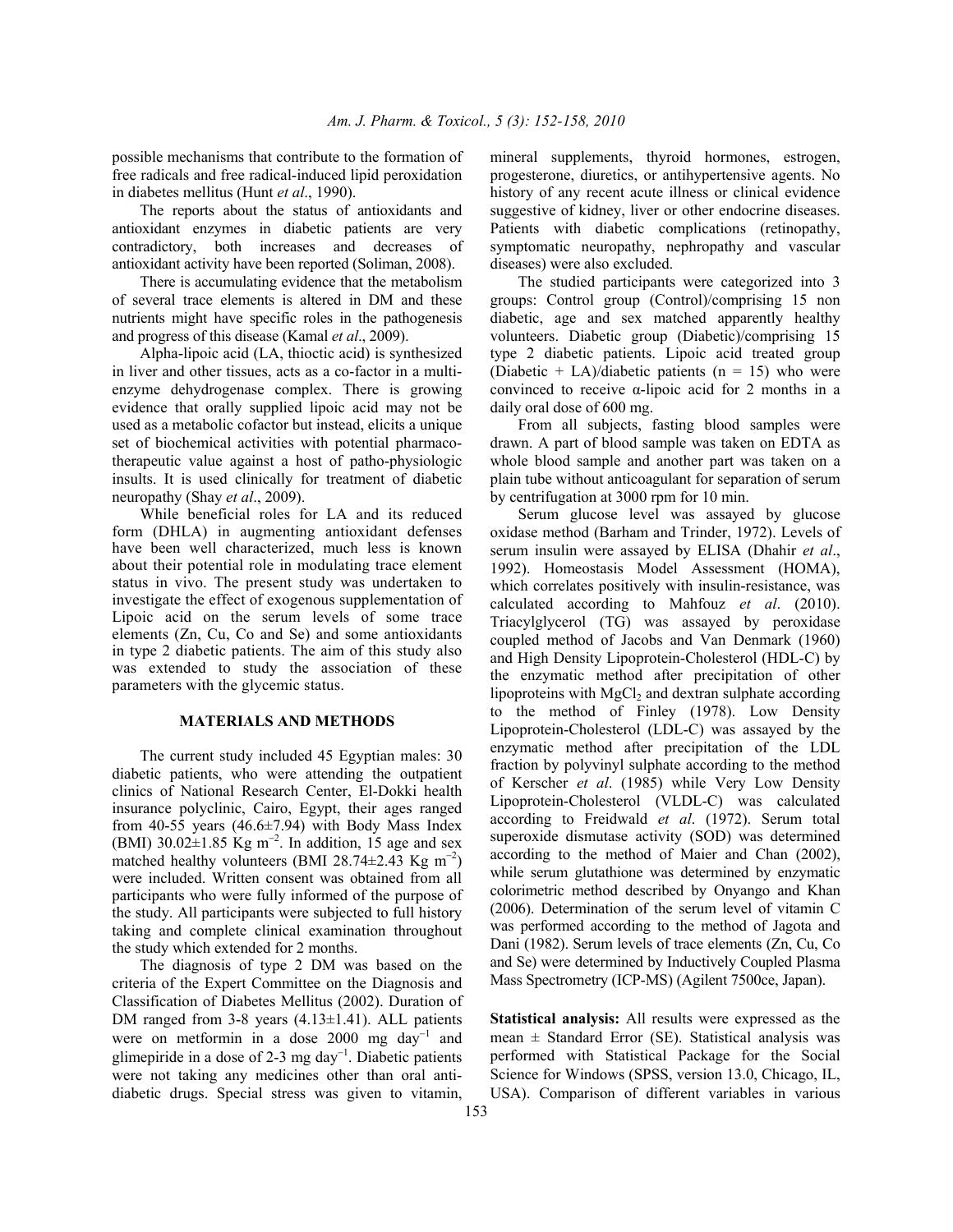groups was done using student t test and Mann Whitney test for normal and nonparametric variables respectively. Spearman's correlation test was used for correlating non-parametric variables. For all tests a probability (p) less than 0.05 was considered significant (Dawson and Trapp, 2001).

#### **RESULTS**

 Data presented in Table 1, illustrate that glucose homeostatic parameters (fasting serum glucose, insulin and HOMA) studied in both groups; diabetic untreated and diabetic treated with lipoic acid, were significantly (p<0.0001) elevated, compared to control group. Non significant improvement in serum level of glucose was observed in LA treated group, compared to diabetic group. However, administration of lipoic acid improved significantly the values of insulin and HOMA index (p<0.001 and 0.02, respectively), compared to diabetic untreated group.

 The studied lipid profile parameters showed significant elevations in the serum levels of triacylglycerol, LDL-C and VLDL-C in both diabetic groups, compared to normal control group. Serum level of HDL-c showed significant reduction (p<0.001) in untreated and treated diabetic groups, compared to control group. On the other hand, significant reductions  $(p<0.03)$  in the serum levels of TG and VLDL-c were observed in Lipoic treated group, compared to diabetic untreated group.

 The levels of serum antioxidants and trace elements are shown in Table 2. Significant reductions were noticed in the serum levels of all the antioxidant parameters (p<0.0001) in diabetic group, compared to control group. Lipoic acid group showed no significant changes in the serum levels of SOD and GSH, while vitamin C level showed significant reduction  $(p<0.02)$ , compared to control group. Exogenous supplementation of Lipoic acid improved significantly the serum levels of studied parameters,  $(p<0.001$ , except for vitamin C,  $p<0.02$ ) compared to diabetic group. Significant reduction in the serum level of  $Zn$  ( $p<0.0001$ ) was observed in diabetic group, while serum level of Se was no significant compared to control group. Treatment with Lipoic acid improved significantly the serum levels of Zn and Se (amounted 24.17 and 23.24%, respectively), compared to untreated diabetic group.

 In regard to serum levels of Cu and Co, lipoic acid administration did not affect their levels. Cu was significantly elevated (p<0.0001) while Co level did not change in both diabetic groups as compared to control group.

Table 1: Serum levels of glucose homeostatic parameters, TG and

| lipoproteins-C in the different studied groups (Means $\pm$ SE) |                    |                               |                                |  |  |  |
|-----------------------------------------------------------------|--------------------|-------------------------------|--------------------------------|--|--|--|
| Parameters                                                      | Control            | Diabetic                      | Diabetic + LA                  |  |  |  |
| Glucose (mg $dL^{-1}$ )                                         | $76.20 \pm 1.19$   | $167.00 \pm 14.60^a$          | $163.20 \pm 9.99$ <sup>a</sup> |  |  |  |
| Insulin ( $\mu$ IU mL <sup>-1</sup> )                           | $7.03 \pm 0.24$    | $20.16 \pm 0.44$ <sup>a</sup> | $14.00 \pm 0.41^{a,b}$         |  |  |  |
| <b>HOMA</b> index                                               | $1.33 \pm 0.05$    | $8.40 \pm 0.80$ <sup>a</sup>  | $5.69 \pm 0.40^{a,b}$          |  |  |  |
| $TG$ (mg $dL^{-1}$ )                                            | 137.38±5.20        | $260.67 \pm 22.99^a$          | $200.40 \pm 5.92^{a,b}$        |  |  |  |
| HDL-C (mg $dL^{-1}$ )                                           | $54.60 \pm 4.25$   | $40.80 \pm 1.11$ <sup>a</sup> | $42.20 \pm 0.93$ <sup>a</sup>  |  |  |  |
| LDL-C (mg $dL^{-1}$ )                                           | $107.14 \pm 10.62$ | 151.67±4.44 <sup>a</sup>      | $141.32 \pm 5.06^a$            |  |  |  |
| VLDL-C (mg $dL^{-1}$ )                                          | $27.48 \pm 1.04$   | $52.13 \pm 4.60^a$            | $40.08 \pm 1.18^{a,b}$         |  |  |  |
|                                                                 |                    |                               |                                |  |  |  |

<sup>a</sup>: Significant and control;  $\overline{b}$ : Significant and diabetic

Table 2: Serum levels of some antioxidants and trace elements in the different studied groups (Means + SE)

| Parameters                                                                      | Control          | Diabetic                       | Diabetic + LA                |  |  |
|---------------------------------------------------------------------------------|------------------|--------------------------------|------------------------------|--|--|
| $SOD (µ mL-1)$                                                                  | $13.09 \pm 0.83$ | $5.68 \pm 0.19^a$              | $13.48 \pm 0.70^b$           |  |  |
| GSH (pmol)                                                                      | $27.93 \pm 1.20$ | $18.93 \pm 0.77$ <sup>a</sup>  | $26.20 \pm 1.14^b$           |  |  |
| Vit. C ( $\mu$ g mL <sup>-1</sup> )                                             | $4.90 \pm 0.46$  | $2.50 \pm 0.17$ <sup>a</sup>   | $3.54 \pm 0.29^{a,b}$        |  |  |
| $\text{Zn}$ (µg $\text{L}^{-1}$ )                                               | 143.73±2.95      | $116.13 \pm 3.72$ <sup>a</sup> | $144.20 \pm 6.40^b$          |  |  |
| Se $(\mu g L^{-1})$                                                             | $16.40 \pm 1.05$ | $13.60 \pm 1.25$               | $16.76 \pm 0.86^b$           |  |  |
| $Cu$ (mg $L^{-1}$ )                                                             | $2.37 \pm 0.12$  | $3.61 \pm 0.16^a$              | $3.24 \pm 0.13$ <sup>a</sup> |  |  |
| Co $(\mu g L^{-1})$                                                             | $3.48 \pm 0.96$  | $2.96 \pm 0.19$                | $3.34 \pm 0.20$              |  |  |
| <sup>a</sup> : Significant and control; <sup>b</sup> : Significant and diabetic |                  |                                |                              |  |  |

Table 3: Correlations between different parameters in diabetic untreated and LA treated groups

| Group              |         |       |
|--------------------|---------|-------|
| LA treated         | 0.80    | 0.001 |
| LA treated         | 0.80    | 0.001 |
| diabetic untreated | $-0.53$ | 0.040 |
| LA treated         | 0.61    | 0.010 |
|                    |         |       |

 Administration of α-lipoic acid produced strong positive correlations between serum level of fasting glucose and both SOD and Se  $(r = 0.8)$ . In addition, significant negative correlation was observed between HOMA index and serum level of SOD  $(r = -0.53)$  in diabetic group, which changed into positive correlation  $(r = 0.61)$  after administration of lipoic acid (Table 3).

#### **DISCUSSION**

 Under fasting conditions, glucose homeostasis is maintained by the balance between systemic glucose production and total-body glucose utilization. The increase in glucose production can be largely attributed to an elevation in the gluconeogenesis rate and appears as the main cause of fasting hyperglycemia, which is particularly evident in a certain percentage of diabetic patients (Khamaisi *et al*., 1999).

 The present results showed a state of insulin resistance in diabetic patients, as demonstrated by significant elevation of serum glucose, insulin levels and higher value of HOMA index as compared with control. Administration of α-lipoic acid improved significantly this insulin resistance as observed by the reduction in insulin and HOMA values. These results agree with those of Jacob *et al*. (1995); Jacob *et al*. (1996) and Konrad *et al*. (1999).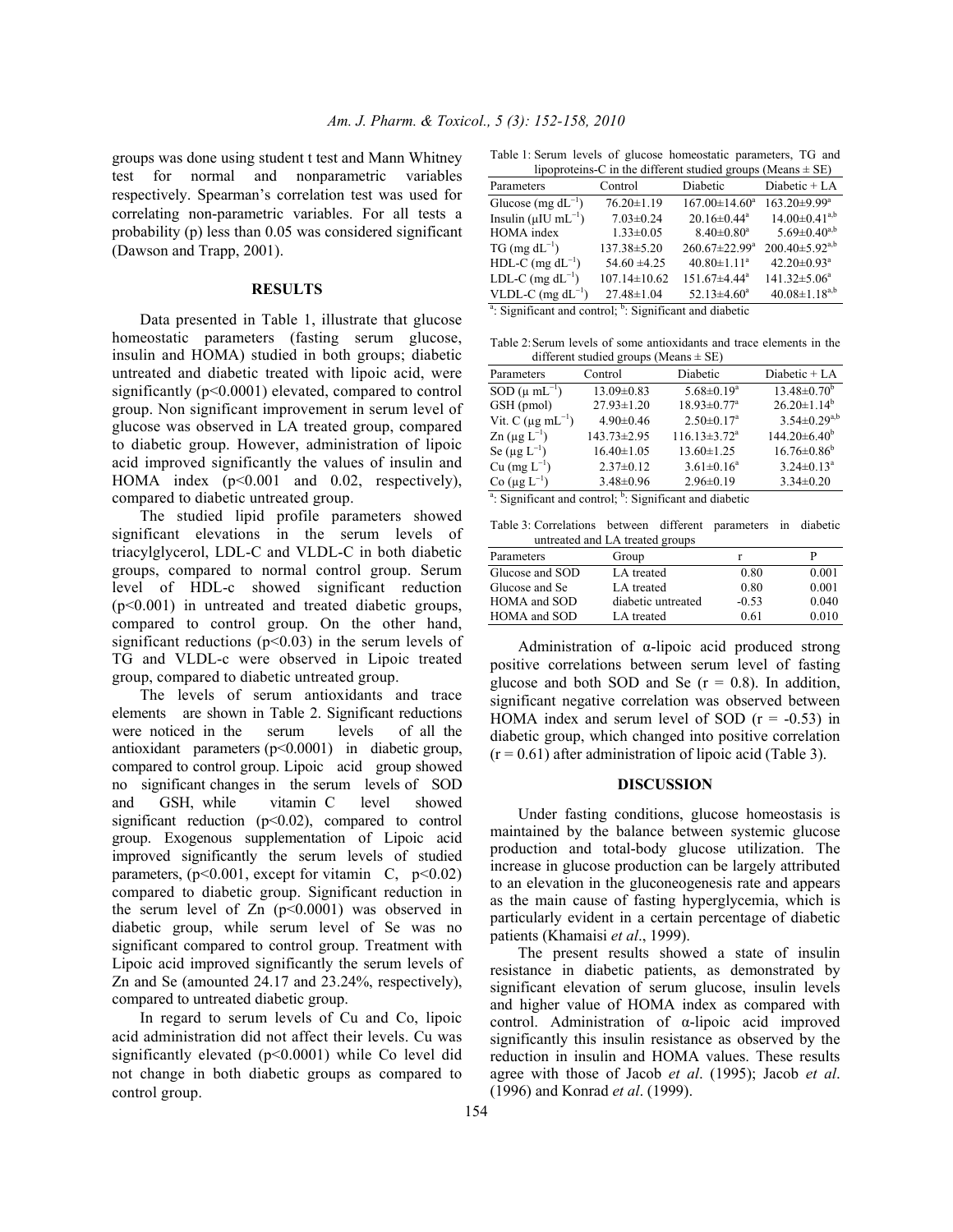Lipoic acid was found to enhance expression of the Insulin Receptor Substrate-1 (IRS-1) protein in muscle of obese Zucker rats (Saengsirisuwan *et al*., 2004). In addition, LA proposed to recruit GLUT4 in skeletal muscles from its storage site, so that glucose uptake is stimulated by the local increase in transporter (Shay *et al*., 2009). Unchanged serum glucose level in LA group may be due to insufficient time duration of the experiment.

 Dyslipidemia, hallmarked by low plasma HDL-C and high LDL-C and triacylglycerol levels, is common in patients with diabetes mellitus (Refaie *et al*., 2005). Insulin is an important hormone in regulating lipid metabolism in a variety of animal tissues; it can both decrease lipolysis and cause an increase in triglyceride synthesis of adipose tissue.

 The present study revealed pronounced elevations in the serum levels of the lipid profile except HDL-C which showed significant reduction in diabetic group. Type 2 diabetes is usually associated with higher concentrations of TC and TG and lower concentrations of HDL-C. Insulin resistance is likely underlies these changes (Garvey *et al*., 2003; Rosenson, 2006).

 In this study, the serum level of VLDL-C was much elevated in diabetic group in relation to control group. Krauss and Siri (2004) reported that the mechanisms responsible for hypertriglyceridaemia may be an increased hepatic secretion of VLDL and a delayed clearance of TG-rich lipoproteins, which might mainly be due to increased levels of substrates for TG production, free fatty acids and glucose. Triglycerideenrichment lipoproteins lead to increased production of the small dense form of LDL cholesterol and to depletion of HDL cholesterol (Duell *et al*., 1991).

 In this study, although oral administration of LA improved significantly the serum levels of TG and VLDL-C toward the control values, the levels of LDL-C and HDL-C showed no significant improvement. The mechanism by which ALA improves the dyslipidemia is still unclear. One of the actions which might attribute to this finding is by decreasing the non-esterified fatty acid levels. The mechanism of action is also believed to be through the controlling activities of enzymes that involves in lipid metabolism. ALA was reported to reduce HMG-CoA reductase activities as well as increases the lipoprotein lipase and Lecithin Cholesterol Acyl Transferase (LCAT) activities (Siti *et al*., 2007).

 Free radical production can be enhanced during hyperinsulinemia and hyperglycemia by mechanisms such as autoxidation of glucose, enhanced glycationand altered polyol pathway (Mahfouz *et al*., 2009).

 In the present study, there was a significant decrease in serum levels of SOD, GSH and vitamin C in diabetic group, compared to control. However, oral administration of LA improved significantly the antioxidant defense mechanism in these patients.

 Lipoic acid is a unique antioxidant because it has beneficial effects on fuel metabolism and also an essential cofactor of mitochondrial respiratory enzymes, including the pyruvate dehydrogenase complex (Siti *et al*., 2008). It is said that LA offer advantages over other antioxidants as it increases the level of reduced glutathione (Osfor *et al*., 2010) and can also regenerate other antioxidants such as vitamin C and E (Cakatay *et al*., 2005).

 The reports about the SOD activity in diabetes mellitus are controversial, with some authors reporting no change in SOD activity (Ramazan *et al*., 2000 and Kesavulu *et al.*, 2000) while others reported increased activity (Maritim *et al.*, 2003; Sailaja *et al*., 2003). There are also reports of decreased SOD activity in diabetic patients. A decreased level of GSH indicates decreased scavenging capacity of glutathionedependent anti-oxidant defensive system against elevated lipid peroxidation processes in these patients (Soliman, 2008).

 The improvement in SOD level in our diabetic patients may be due to the improvement in Zn level since extracellular SOD is Cu-Zn dependent (Zelko *et al*., 2002), since zinc ions stabilize the apoprotein whereas Cu is a prosthetic group of the active site of SOD.

 The increase in lipid peroxidation and the decline in antioxidant defense may appear early in type 2 DM patients, before the development of secondary complications and might play an important role in the initiation and progression of diabetic complications (Soliman, 2008). LA converted the negative correlation between SOD and both HOMA index and fasting glucose in diabetic patients into a positive correlation in the diabetic treated group. This means that LA appears to improve the antioxidant capacity in face of the oxidative stress induced by insulin resistance in type 2 DM. From all of the above, LA appears to have a potent therapeutic role in addition to its role in management of diabetic neuropathy in protection of diabetic complications due to oxidative stress.

 Zinc and selenium may have utility in the treatment of the complex disorders in type 2 diabetes and may help in the control of blood glucose and lipids, thus preventing or delaying serious clinical events (Kamal *et al*., 2009).

 Results of the present work revealed significant reduction in serum level of Zn in diabetic group compared to non-diabetics as reported earlier (Zheng *et al*., 2008; Kazi *et al*., 2008;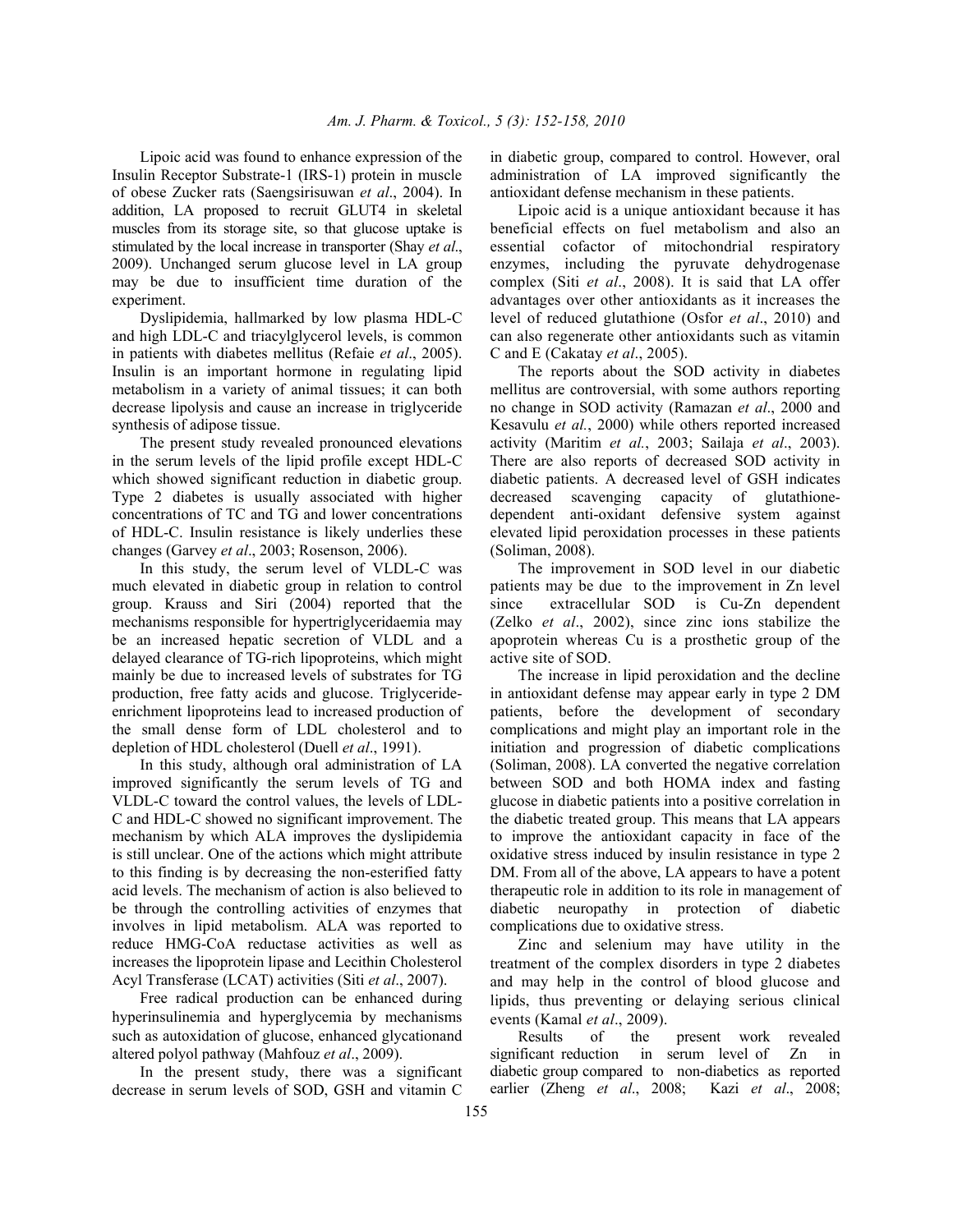Viktorínová *et al*., 2009; Hussain *et al*., 2009). However, comparable serum levels of zinc in the type 2 diabetic patients and normal subjects have been reported elsewhere (Walter *et al*., 1991). Nevertheless most studies have found an increased urinary zinc loss in these patients (Hagglof *et al*., 1983; Faure *et al*., 1993).

 In this study, treatment with LA returned the serum levels of Zn and Se to the normal control values. Zinc results are in line with those reported by Kayali *et al*. (2007), while for Se, as a matter of fact, there are no studies in the literature about the effect of LA on serum Se. The normalization of serum levels of Zn and Se may be due to the improvement in the insulin sensitivity as indicated by the lowered value of HOMA. Interestingly, the normalization of the Zn and Se was accompanied by a decrease in lipid abnormalities which could reflect the role of these trace elements as biological antioxidants*.* 

 The redox chemistry of Cu makes this both a powerful enzyme catalyst and a dangerous reactant that generates hydroxyl radical. Abnormal copper metabolism can lead to several chronic pathogenesis, such as diabetes or diabetic complications (Hussain *et al*., 2009).

 The present study revealed significant elevation in the serum level of Cu in diabetic group. Other studies found that in diabetic patients, circulating copper concentrations were not different (Bo *et al*., 2008; Hussain *et al*., 2009) or were greater (Zargar *et al*., 1998 and Abu-seif and Youssef, 2004). Treatment with LA did not reduce the elevated serum level. On the contrary, Osfor *et al*. (2010) indicated that injecting Cu- intoxicated rats with  $\alpha$ -LA significantly reduced serum copper.

 The present study did not find correlation between copper and any of the studied parameters. Consequently, the increased copper levels found in diabetics in our study may merit further investigation of the relationship between copper and type 2 DM.

 Although diabetic untreated group showed reduction in the serum level of Co which improved and returned to the control value in lipoic acid treated group, but these alterations were not statistically significant. Serum Cu and Co concentrations are perhaps not the best index oftotal body Cu and Co.

### **CONCLUSION**

 It is concluded that oral administration of LA to type 2 DM alleviated the glycemic status and oxidative stress in addition to Zn and Se serum levels. Consequently, LA may delay the diabetic complications.

### **REFERENCES**

- Abu-Seif, M.A. and A.A. Youssef, 2004. Evaluation of some biochemical changes in diabetic patients. Clin. Chem. Acta., 16: 161-70. DOI: 10.1016/j.cccn.2004.03.030
- Barham, D. and P. Trinder, 1972. An improved colour reagent for the determination of blood glucose by the oxidase system. Analyst, 97: 142-145. PMID: 5037807
- Bo, S., M. Durazzo, R. Gambino, C. Berutti and N. Milanesio *et al*., 2008. Associations of dietary and serum copper with inflammation, oxidative stress and metabolic variables in adults. J. Nutr., 138: 305-10. PMID: 18203896
- Cakatay, U., R. Kayali, A. Sivas and F. Tekeli, 2005. Prooxidant activities of alpha-lipoic acid on oxidative protein damage in the aging rat heart muscle. Arch. Gerontol. Geriatr., 40: 231-40. DOI: 10.1016/j.archger.2004.09.001
- Dawson, B., R.G. Trapp, 2001. Basic and Clinical Biostatistics. 3rd Edn., PBL. Lange Medical Books/McGraw-Hill, USA., ISBN: 0838505104, pp: 399.
- Dhahir, F.J., D.B. Cook and C.H. Self, 1992. Amplified enzyme-linked immunoassay of human proinsulin in serum. Clin. Chem., 38: 227-32. PMID: 1541005
- Duell, P.B., J.F. Oram and E.L. Bierman, 1991. Nonenzymatic glycosylation of HDL and impaired HDL-receptor mediated cholesterol efflux. Diabetes, 40: 377-384. PMID: 1847886
- Expert Committee on the Diagnosis and Classification of Diabetes Mellitus, 2002. Report of the expert committee on the diagnosis and classification of diabetes mellitus. Diabetes Care, 26: 5-20. PMID: 12502614
- Faure, P., P. Cortlce, M.J. Richard, J. Arnaud and C. Coudray *et al*., 1993. Lipid Peroxidation and Trace Element Status in Diabetic Ketotic Patients: Influence of Insulin Therapy. Clin. Chem., 39: 789- 793. URL: http://www.clinchem.org/cgi/content/abstract/39/5/ 789
- Finley, P.R., R.B. Schifman, R.J. Williams and D.A. Lichhti, 1978. Cholesterol in high-density lipoprotein: Use of Mg2+/dextran sulphate in its enzymatic measurement. Clin. Chem., 24: 931-3. PMID: 207463
- Friedewald, W.T., R.J. Levy and D.S. Fredrickson, 1972. Estimation of the concentration of the preparative ultracentrifuge. Clin. Chem., 18: 499- 502. PMID: 4337382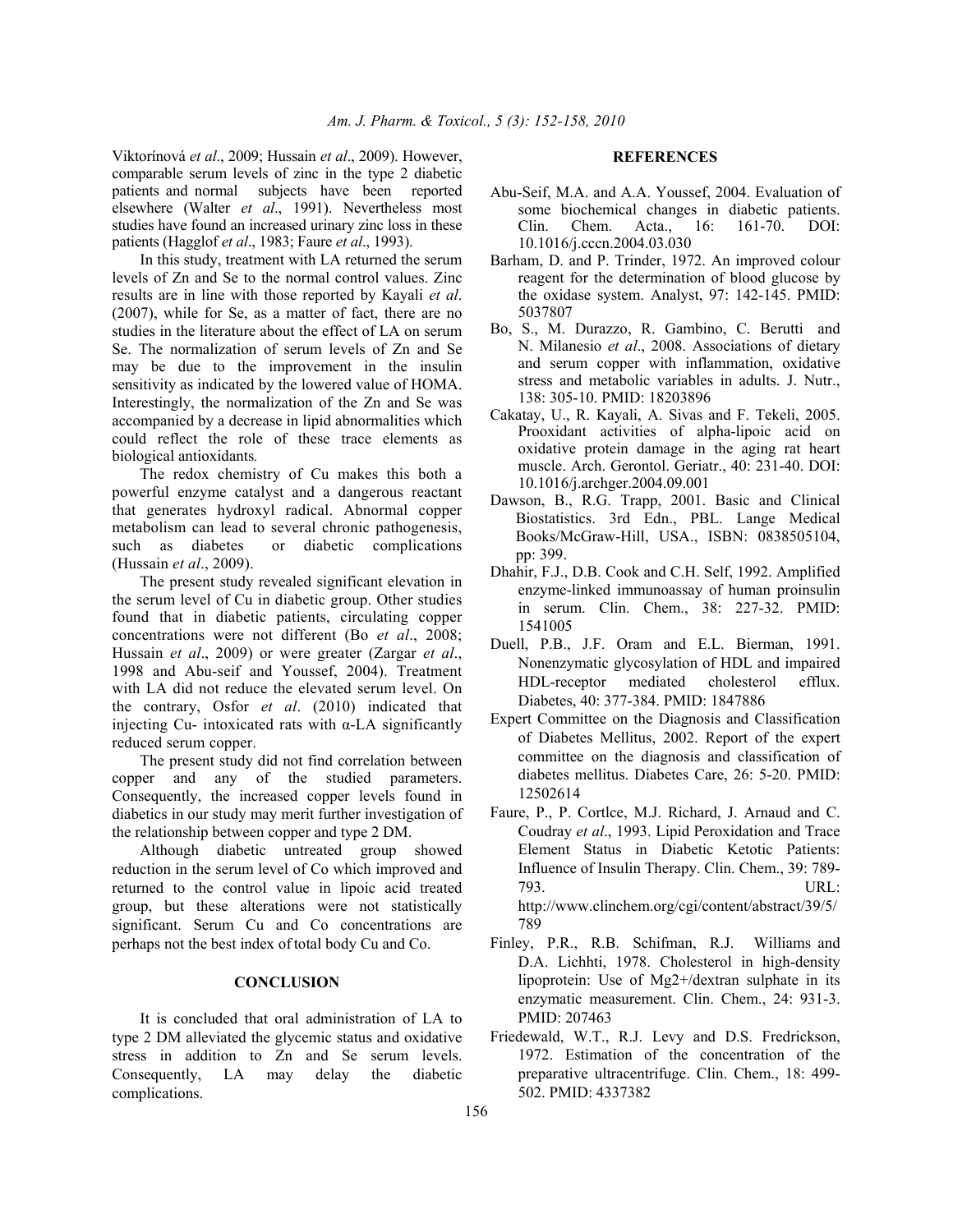- Garvey, W.T., S. Kwon, D. Zheng, S. Shaughnessy and P. Wallace *et al*., 2003. Effects of insulin resistance and type 2 diabetes on lipoprotein subclass particle size and concentration determined by nuclear magnetic resonance. Diabetes, 52: 453-62. DOI: 10.2337/diabetes.52.2.453
- Hagglof, B., G. Hailman, G. Hoingren, J. Ludvigson and A. Falkmer, 1983. Prospective and retrospective studies of zinc concentrations in serum, blood, clots, hair and urine in young patients with insulin dependent diabetes mellitus. Acta. Endocrinol., 102: 88-95. PMID: 6337453
- Hunt, J.V., C.C. Smith and S.P. Wolff, 1990. Autoxidative glycosylation and possible involvement of peroxides and free radicals in LDL modification by glucose. Diabetes, 39: 1420-4. PMID: 2227114
- Hussain, F., M.A. Maan, M.A. Sheikh, H. Nawaz and A. Jamil, 2009. Trace elements status in type 2 diabetes. Bangladesh J. Med. Sci., 8: 52-56. URL: http://lib-

journals5.lib.sfu.ca:8108/index.php/BJMS/article/v iewFile/3983/3259

- Jacob, S., E.J. Henriksen, A.L. Shiemann, I. Simon and D.E. Clancy *et al*., 1995. Enhancement of glucose disposal in patients with type 2 diabetes by alphalipoic acid. Arzneimittelforschung, 45: 872-74. PMID: 7575750
- Jacob, S., R.S. Streeper, D.I. Fogt, J.Y. Hokama and H.J. Tritschler *et al*., 1996. The antioxidant alphalipoic acid enhances insulin-stimulated glucose metabolism in insulin-resistant rat skeletal muscle. Diabetes, 45: 1024-29. PMID: 8690147
- Jacobs, N.J. and P.J. Van Denmark, 1960. The purification and properties of the alphaglycerophosphate-oxidizing enzyme of Streptococcus faecalis  $10\,C_1$ . Arch. Biochem. Biophys., 88: 250-55. PMID: 14406376
- Jagota, S.K. and H.M. Dani, 1982. A new colorimetric technique for the estimation of vitamin C using Folin phenol reagent. Anal. Biochem., 127: 178-182. DOI: 10.1016/0003-2697(82)90162-2
- Kamal, M., M. Salem, N. Kholousi and K. Ashmawy, 2009. Evaluation of trace elements and malondialdehyde levels in type II diabetes mellitus. Diabetes and Metabolic Syndrome: Clin. Res. Rev., 3: 214-8. DOI: 10.1016/j.dsx.2009.07.007
- Kayali, R., U. Cakatay, A.R. Kiziler and B. Aydemir, 2007. Effect of alpha-lipoic acid supplementation on trace element levels in serum and postmitotic tissue in aged rats. Med. Chem., 3: 297-300. PMID: 17504203
- Kazi, T.G., H.I. Afridi, N. Kazi, M.K. Jamali and M.B. Arain *et al*., 2008. Copper, chromium, manganese, iron, nickeland zinc levels in biological samples of diabetes mellitus patients. Biol. Trace Elem. Res., 122: 1-18. DOI: 10.1007/s12011-007-8062-y
- Kerscher, L., S. Schiefer and B. Draeger, 1985. Precipitation methods for the determination of LDL-cholesterol. Clin. Biochem., 18: 118-125. PMID: 3893795
- Kesavulu, M.M., R. Giri, R.B. Kameswara and C. Apparao, 2000. Lipid peroxidation and antioxidant enzyme levels in type 2 diabetics with microvascular complications. Diabetes Metab., 26: 387-92. PMID: 11119018
- Khamaisi, M., A. Rudich, R. Potashnik, H.J. Tritschler and A. Gutrnan *et al*., 1999. Lipoic acid acutely induces hypoglycemia in fasting non diabetic and diabetic rats. Metabolism, 48: 504-10. DOI: 10.1016/S0026-0495(99)90112-9
- Konrad, T., P. Vicini, K. Kusterer, A. Hoflich and A. Assakhani *et al*., 1999. Alpha-lipoic acid treatment decreases serum lactate and pyruvate concentrations and improves glucose effectiveness in lean and obese patients with type 2 diabetes. Diabetes Care, 22: 280-87. PMID: 10333946
- Krauss, R.M. and P.W. Siri, 2004. Dyslipidemia in type 2 diabetes. Med. Clin. North. Am., 88: 897-909. URL: http://www.medical.theclinics.com/issues
- Mahfouz, M.H., H.M. Ghanem and M.A. Mohamed, 2009. Therapeutic effect of L-carnitine on sialic acid, soluble Fas (sFas) and other biochemical variables in hyperinsulinemic rats. Life Sci. J., 6: 76-82. ISSN: 1097-8135
- Mahfouz, M.H., H.M. Ghanem and M.A. Mohamed, 2010. Modulation of insulin receptor substrate-1 and some inflammatory variables in hyperinsulinemic rats treated with cinnamon extract. Am. J. Biochem. Biotech., 6: 11-18. ISSN: 1553-3468
- Maier, C.M. and P.H. Chan, 2002. Role of superoxide dismutases in oxdative damage and neurodegenerative disorders. Neuroscientist, 8: 323-334. PMID: 12194501
- Maritim, A.C., R.A. Sanders and J.B. Watkins, 2003. Diabetes, oxidative stress and antioxidants: A Rev. J. Biochem. Mol. Toxicol., 17: 24-38. PMID: 12616644
- Onyango, I.G. and S.M. Khan, 2006. Oxidative stress, mitochondrial dysfunctionand stress signaling in Alzheimer's disease. Curr. Alzheimer Res., 3: 339- 349. PMID: 17017864